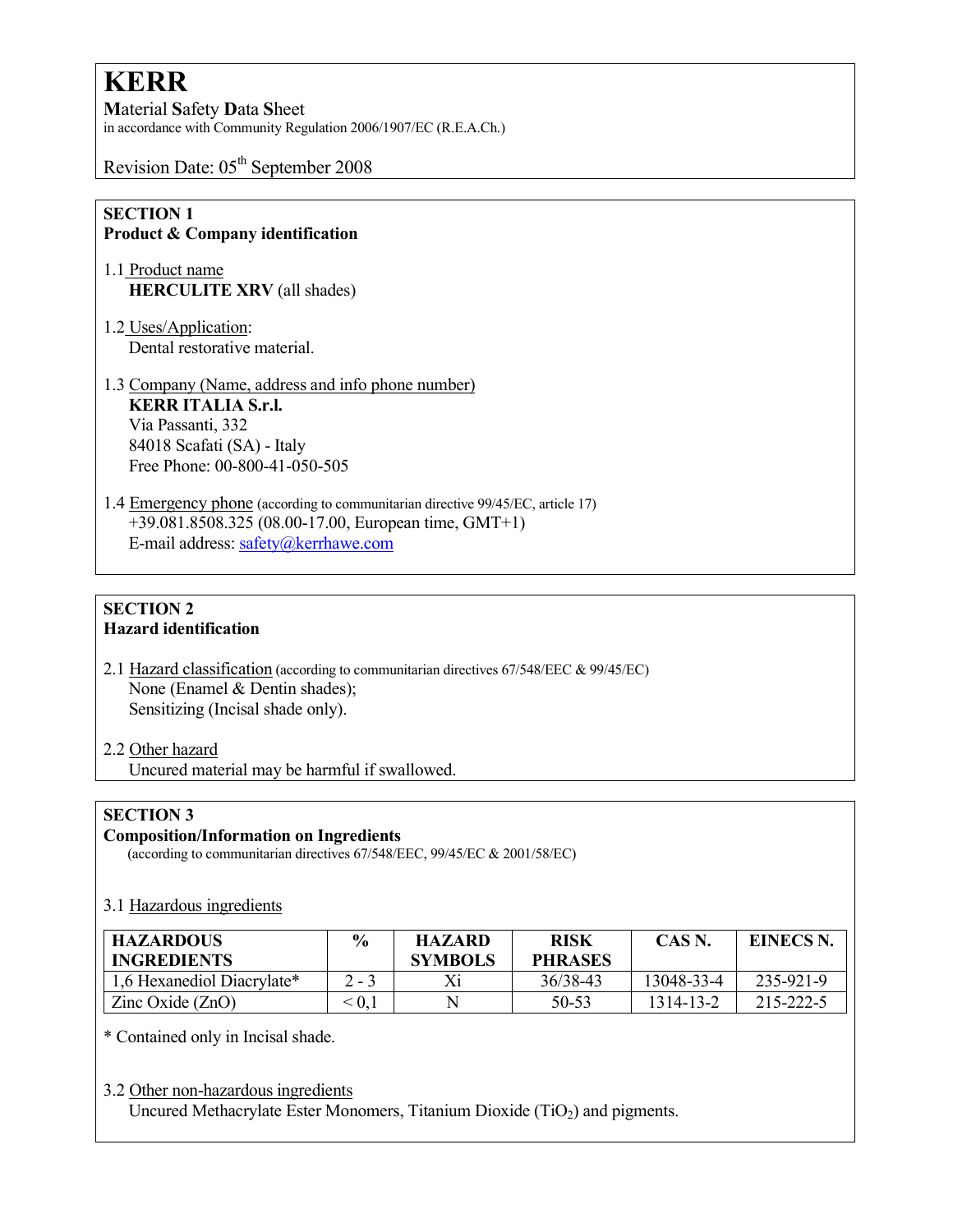#### SECTION 4 First aid measures

4.1 Treatment for eye contact: Flush with water for 15 minutes including under eyelids.

4.2 Treatment for skin contact: Wash thoroughly with soap and water.

4.3 Treatment for inhalation (breathing): Remove to fresh air - get medical attention if discomfort persists.

4.4 Treatment for ingestion (swallowing): Rinse mouth out with water - do not induce vomiting. Seek medical attention

## SECTION 5 Fire-fighting Measures

5.1 Suitable extinguishing media: Chemical foam,  $CO<sub>2</sub>$ , dry chemical.

5.2 Forbidden extinguishing media: Unknown.

5.3 Special fire fighting measures: None. Wear a self contained breathing apparatus.

5.4 Unusual fire and explosion hazards: Heat can cause polymerization with rapid release of energy.

5.5 Special protection equipment: Sealed overall against liquids and gases.

# SECTION 6 Accidental Release Measures

6.1 Personal Precautions: Follow recommended precautions listed in other sections.

6.2 Environmental Precautions: Material should not be allowed to drain into sewers.

6.3 Reclaiming Methods: Absorb with inert material. Prevent spilled material to reach sewers.

# SECTION 7

Handling and Storage (according to article 5 of communitarian directive 98/24/EC)

7.1 Handling Precautions: Handle away from sources of ignition. Avoid exposure to excessive heat.

7.2 Precautions in case of Fire and Explosion: Extinguish all ignition sources.

7.3 Storage Conditions: Store in a cool, dry place away from heat, light and ignition sources.

7.4 Suggested container(s): Original sealed containers provided by manufacturer.

7.5 Indication for Combined Storage: Avoid the contact with reducing and oxidizing agents, peroxides and amines.

7.6 Environmental precautions: Do not allow product to reach sewers and rivers.

7.7 Other Precautions: Use according to directions.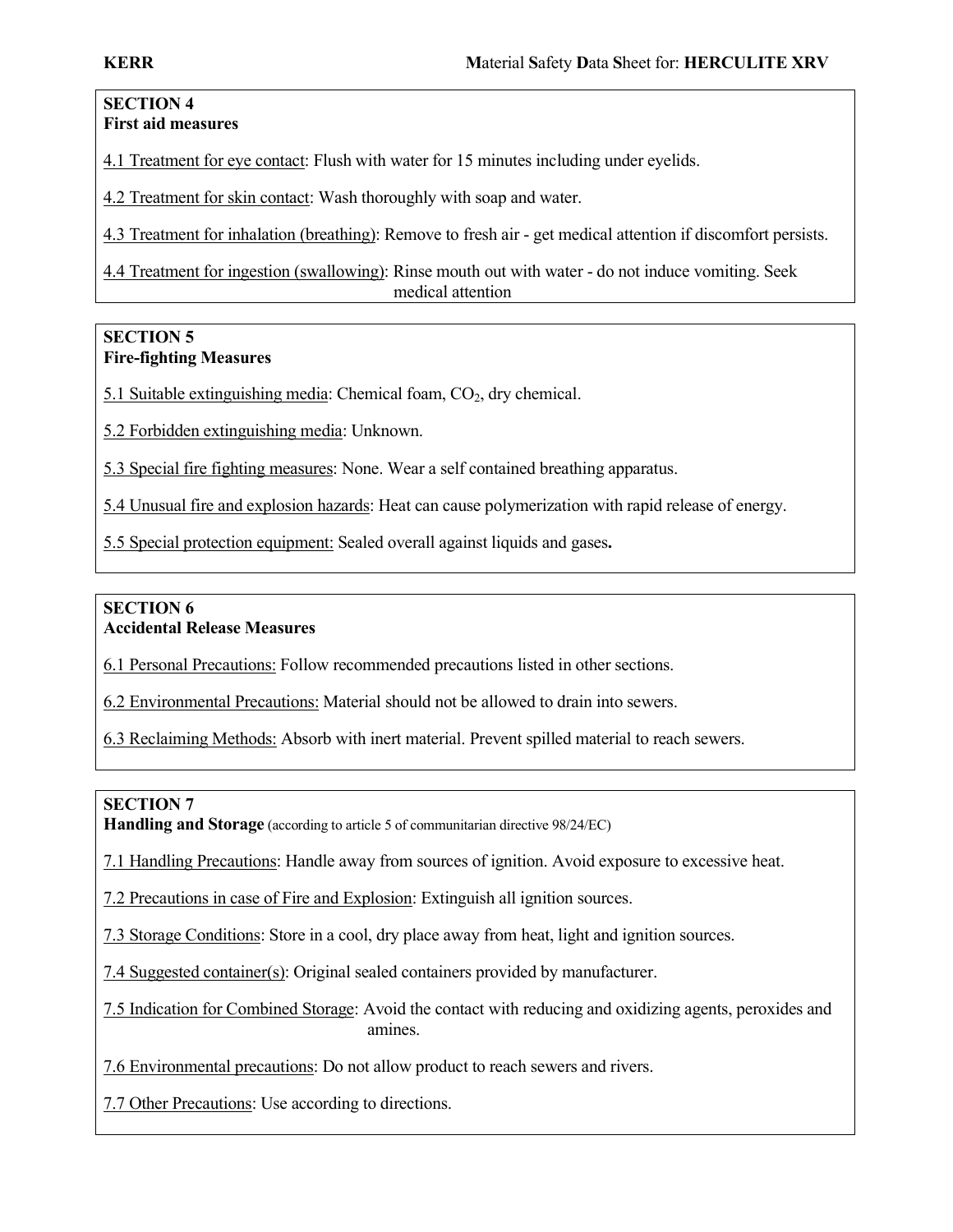| <b>SECTION 8</b>                                                                                         |                                                                                  |  |  |  |  |
|----------------------------------------------------------------------------------------------------------|----------------------------------------------------------------------------------|--|--|--|--|
| <b>Exposure controls/personal protection</b>                                                             |                                                                                  |  |  |  |  |
| 8.1 Exposure Limits:                                                                                     | PEL/TLV: 3,1ppm (10mg/m <sup>3</sup> );<br>TiO <sub>2</sub>                      |  |  |  |  |
|                                                                                                          | TWA: 0,6ppm $(2 \text{ mg/m}^3)$ ;<br>ZnO<br>STEL: 3 ppm (10 mg/m <sup>3</sup> ) |  |  |  |  |
| 8.2 Exposure control measures                                                                            |                                                                                  |  |  |  |  |
| 8.2.1 Precautionary Measures:                                                                            |                                                                                  |  |  |  |  |
| (according to communitarian directives 89/686/EEC & article 4 of 98/24/EC)                               |                                                                                  |  |  |  |  |
|                                                                                                          | Local Exhaust Ventilation: Good general ventilation should be sufficient to      |  |  |  |  |
|                                                                                                          | control airborne levels of vapours released by                                   |  |  |  |  |
| Ventilation:                                                                                             | uncured material.                                                                |  |  |  |  |
|                                                                                                          | Special Ventilation: None required.                                              |  |  |  |  |
|                                                                                                          | Mechanical (General) Ventilation: Good general ventilation recommended.          |  |  |  |  |
|                                                                                                          | Other Ventilation: None required.                                                |  |  |  |  |
| <b>Respiratory Protection:</b>                                                                           | Avoid prolonged or excessive breathing of vapours of uncured material            |  |  |  |  |
| Hands Protection:                                                                                        | Impervious rubber gloves recommended when contacting uncured material            |  |  |  |  |
| <b>Eyes Protection:</b>                                                                                  | Not required if used as directed. Safety glasses may be used.                    |  |  |  |  |
| Skin Protection:                                                                                         | Handle in accordance with good personal hygiene and safety practices.            |  |  |  |  |
|                                                                                                          | These practices include avoiding unnecessary exposure to uncured material.       |  |  |  |  |
| Other Protective Equipments:                                                                             | It would be better use a lab coat.                                               |  |  |  |  |
| Measures listed in this paragraph are to be considered as indications and NOT prescriptions (89/656/EEC) |                                                                                  |  |  |  |  |
| 8.2.2 Environment exposure control measures                                                              |                                                                                  |  |  |  |  |
| Not Applicable.                                                                                          |                                                                                  |  |  |  |  |
|                                                                                                          |                                                                                  |  |  |  |  |

| <b>SECTION 9</b>                                                         |                                                    |  |  |  |
|--------------------------------------------------------------------------|----------------------------------------------------|--|--|--|
| <b>Physical and Chemical Properties</b>                                  |                                                    |  |  |  |
| 9.1 General information                                                  |                                                    |  |  |  |
| Appearance: Pigmented paste                                              | Odour: Fruity ester-like odour.                    |  |  |  |
| 9.2 Information related to health, safety and environment                |                                                    |  |  |  |
| pH: Not available                                                        | Relative density: Not determined                   |  |  |  |
| Boiling point: Not determined $(N/D)$                                    | Specific gravity: $2,4$ g/ml                       |  |  |  |
| Flash point: Not determined                                              | Solubility: Insoluble                              |  |  |  |
| Flammability: Not flammable.                                             | Partition coefficient n-octanol/water: N/D         |  |  |  |
| Lower Explosivity Limit (L.E.L.): N/A                                    | Viscosity: Not determined                          |  |  |  |
| Upper Explosivity Limit (U.E.L.): N/A                                    | Vapour density ( $air = 1$ ): Not determined       |  |  |  |
| Oxidizing properties: None                                               | Evaporation rate (n-butane $= 1$ ): Not determined |  |  |  |
| Vapour pressure: Not determined                                          | Melting point: Not determined                      |  |  |  |
| 9.3 Other information (according to communitarian directive $94/9/EC$ ): |                                                    |  |  |  |
| <b>Miscibility:</b> Not determined                                       | Conducibility: Not determined                      |  |  |  |
| Solubility in Lipids: Not determined                                     | Gases Group: N/A                                   |  |  |  |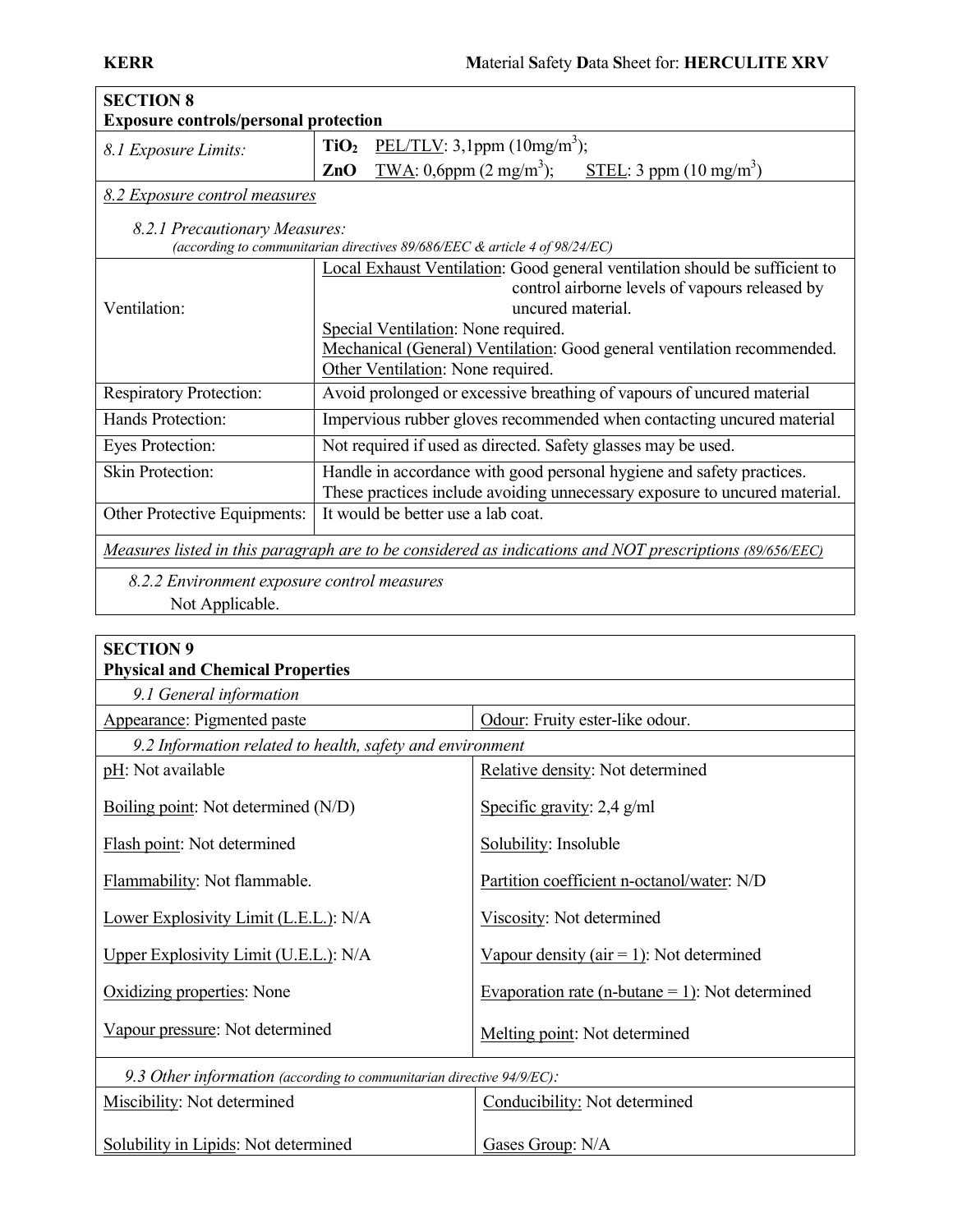#### SECTION 10 Stability and Reactivity

Stability: Stable if stored as directed.

10.1 Conditions to avoid: Heat, light, aging and contamination.

10.2 Materials to avoid (incompatibility): Reducing and oxidizing agents, peroxides and amines.

10.3 Hazardous decomposition products: Carbon oxides.

Other precautions:

Hazardous Polymerization Products: May occur

Safety significance in case of change in physical appearance: None

Stabilizers: The product is stabilized with non-hazardous polymerization inhibitors.

# SECTION 11 Toxicological Information

CMR effects (Carcinogenicity, Mutagenicity and toxicity for reproduction):

No

Effects and hazards of eye contact: May cause irritation and damage if not removed promptly.

\_\_\_\_\_\_\_\_\_\_\_\_\_\_\_\_\_\_\_\_\_\_\_\_\_\_\_\_\_\_\_\_\_\_\_\_\_\_\_\_\_\_\_\_\_\_\_\_\_\_\_\_\_\_\_\_\_\_\_\_\_\_\_\_\_\_\_\_\_\_\_\_\_\_\_\_\_

Effects and hazards of skin contact: Prolonged or repeated exposure to uncured material may cause irritation or skin rash especially in sensitive individuals.

Effects and hazards of Inhalation (Breathing): Prolonged or excessive inhalation may cause respiratory tract irritation.

Effects and hazards of Ingestion (Swallowing): Uncured material may be harmful if swallowed.

Effects for prolonged Exposure: Unknown.

Toxic-kinetic effects: Unknown.

Effects on metabolism: Unknown.

# **Titanium Dioxide**  $LD_{50}$  (oral rat)  $> 20000 \text{ mg/Kg}$  $LD_{50}$  (skin rabbit)  $> 10000$  mg/Kg  $LC_{50}$  (inhalation rat/4hrs)  $> 6.8$  mg/l **ZnO** (Acute toxicity):  $\qquad$  LD<sub>50</sub> (oral mouse) 7950 mg/Kg  $\frac{\text{LD}_{50} \text{ (skin rat)}}{\text{LD}_{10} \text{ (oral human)}}$  > 2000 mg/Kg<br> $\frac{\text{LD}_{10} \text{ (oral human)}}{\text{500 mg/Kg}}$  $LD<sub>Lo</sub>$  (oral human)  $LC_{50}$  (inhalation rat/4hrs)  $> 5700$  mg/m<sup>3</sup> (4 hrs)

\_\_\_\_\_\_\_\_\_\_\_\_\_\_\_\_\_\_\_\_\_\_\_\_\_\_\_\_\_\_\_\_\_\_\_\_\_\_\_\_\_\_\_\_\_\_\_\_\_\_\_\_\_\_\_\_\_\_\_\_\_\_\_\_\_\_\_\_\_\_\_\_\_\_\_\_\_\_

Toxicological data for ingredients: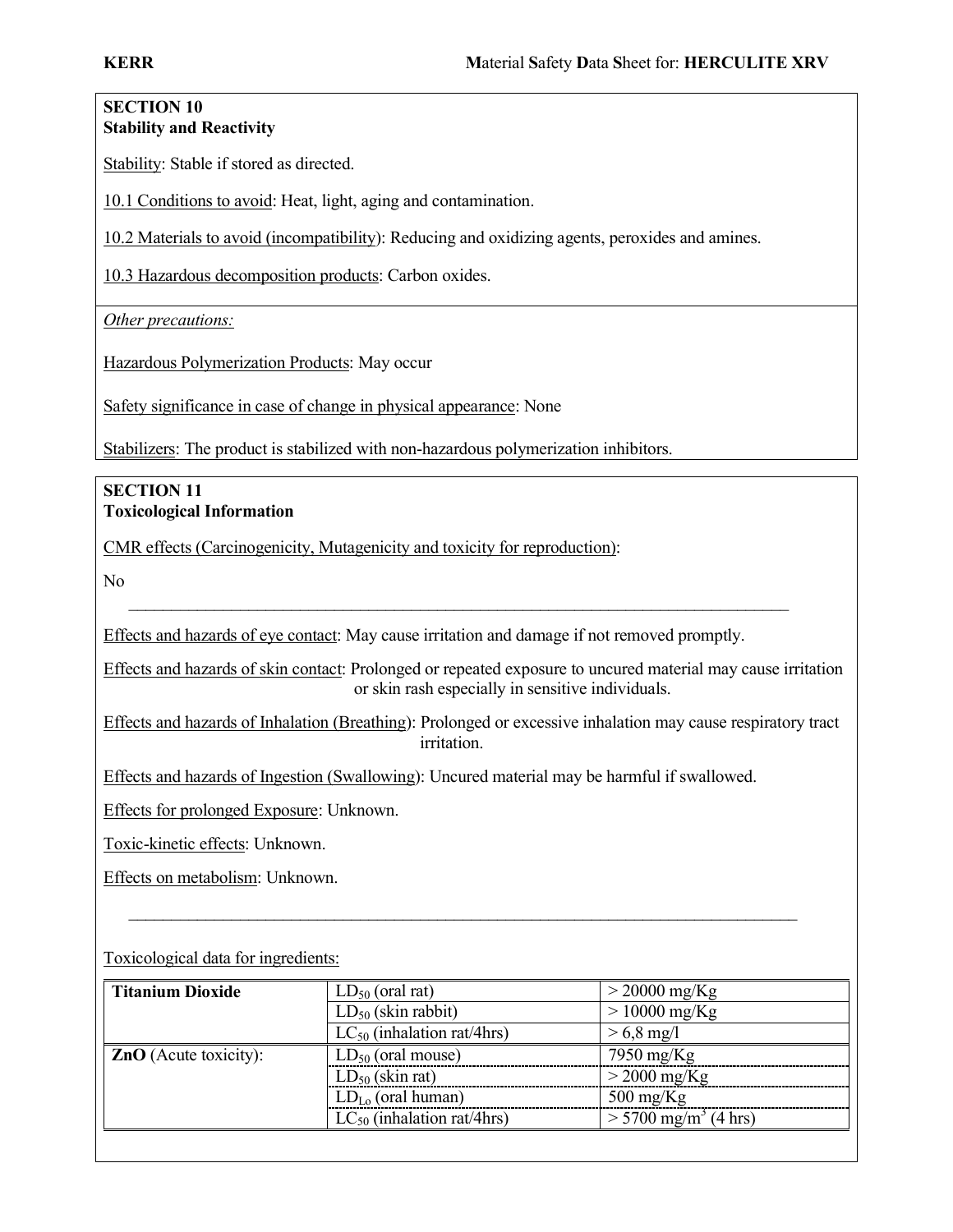#### SECTION 12 Ecological Information

This product has not known ecological hazardous effects.

12.1 Eco-toxicity: Not available

12.2 Mobility: Not available

12.3 Persistence and degradability: Not available

12.4 Bioaccumulative potential: Not available

12.5 Results of PBT (Persistent Bio-Toxicity) assessment: Not available

12.6 Other adverse effects: Not available

Aquatic toxicity data for ingredients:

| <b>Titanium Dioxide</b> | $LC_{50}$ (Leuciscus Idus)                  | $> 1000$ mg/l (48 hours)            |  |
|-------------------------|---------------------------------------------|-------------------------------------|--|
|                         | EC <sub>50</sub> (Daphnia magna, crustacea) | $>$ 3 mg/l (30 days)                |  |
|                         | $EC_{50}$ (Pseudomonas fluorescens)         | $> 10000$ mg/l (24 hours)           |  |
| ZnO                     | $EC_{50}$ (Daphnia magna)                   | $> 1000$ mg/l (48 hrs)              |  |
|                         | $LC_{50}$ (Oncorhynchus mykiss)             | $1,1 \text{ mg}/1 (96 \text{ hrs})$ |  |
|                         | $LC_{50}$ (Lepomis macrochirus)             | $>$ 320 mg/l (96 hrs)               |  |
|                         | $LC_{50}$ (Pimephales promelas)             | 2246 mg/l $(96 \text{ hrs})$        |  |
|                         | $EC_{50}$ (Selenastrum capricornutum)       | 0,17 mg/l (72 hr; Lisec 1997)       |  |

\_\_\_\_\_\_\_\_\_\_\_\_\_\_\_\_\_\_\_\_\_\_\_\_\_\_\_\_\_\_\_\_\_\_\_\_\_\_\_\_\_\_\_\_\_\_\_\_\_\_\_\_\_\_\_\_\_\_\_\_\_\_\_\_\_\_\_\_\_\_\_\_\_\_\_\_\_\_\_\_

# SECTION 13

# Disposal considerations

Unpolymerized (uncured) material may be hazardous waste. Dispose of in accordance of local regulations.

#### SECTION 14 Transport information

14.1 Sea transportation (IMDG) The product is not regulated.

14.2 Air transportation (ICAO/IATA) The product is not regulated.

14.3 Transportation by Road/Railway (RID/ADR) The product is not regulated.

SECTION 15 (Classification according to communitarian directives 67/548/EEC & 99/45/EC) Regulatory information

Hazard labelling not required. This product is an exempted medical device (directive 1999/45/EC, article 1, paragraph 5g).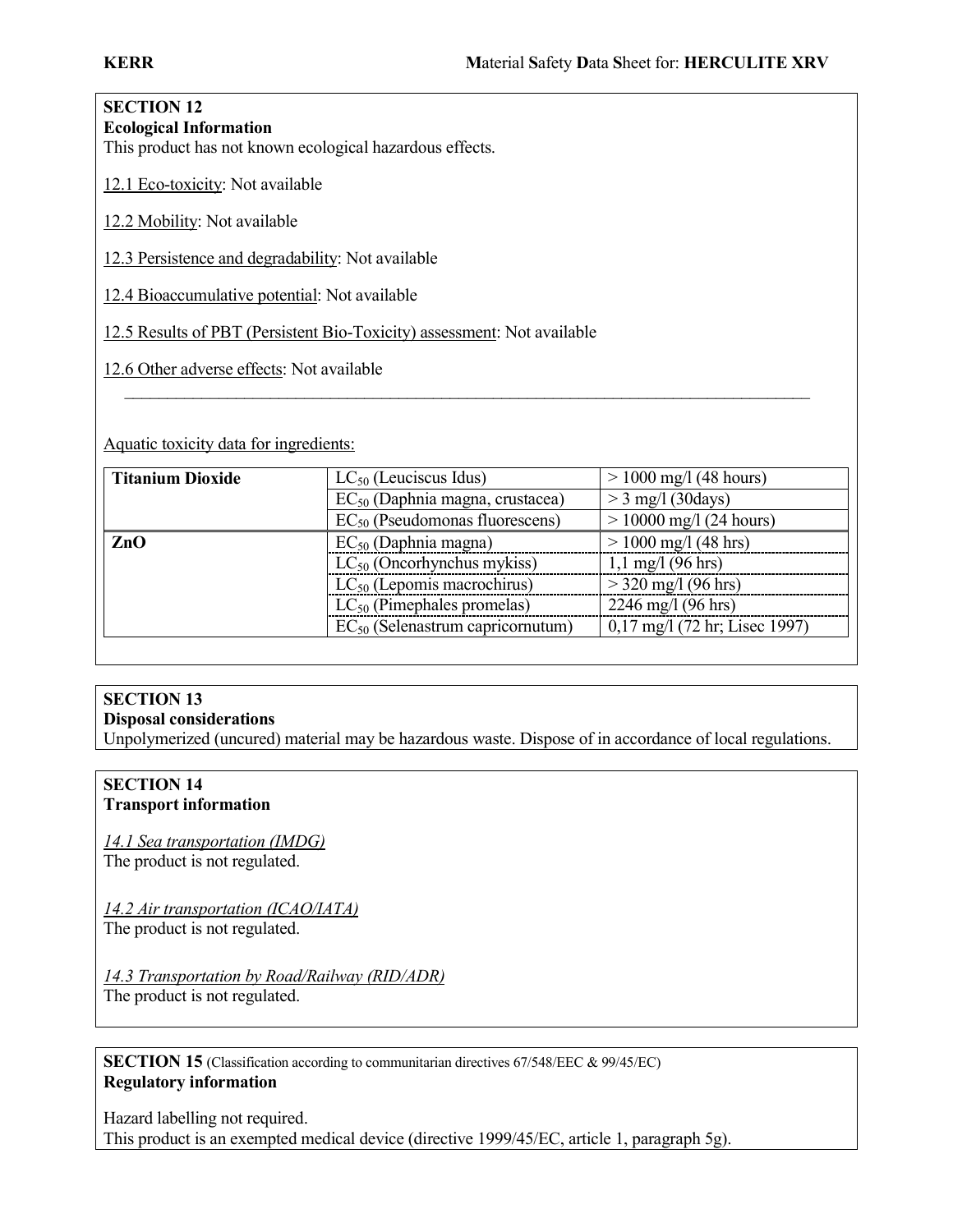#### SECTION 16 Other information

16.1 Risk phrases of all ingredients

- 43 May cause sensitisation by skin contact.
- 36/38 Irritating to eyes and skin.
- 50 Very toxic to aquatic organisms.
- 53 May cause long-term adverse effects in the aquatic environment.

# 16.1.1 Safety phrases of all ingredients

- 2 Keep out of the reach of children.
- 26 In case of contact with eyes, rinse immediately with plenty of water and seek medical advice.<br>39 Wear eve/face protection.
- Wear eye/face protection.

16.2 Sources of key data used to compile the Safety Data Sheet:

European Chemicals Bureau (ECB – www.ecb.jrc.it) European chemical Substances Information System (ESIS - www.ecb.jrc.it/esis) A.C.G.I.H. (www.acgih.org) N.I.OS.H. (www.cdc.gov/niosh/) O.S.H.A. (www.osha.gov/) U.E. (www.europa.eu/index\_it.htm) I.A.R.C. (www.iarc.fr/) N.T.P. (www.ntp.niehs.nih.gov)

European Community Directives:

| 67/548/EEC: | Classification, packaging and labelling of dangerous substances.                                |
|-------------|-------------------------------------------------------------------------------------------------|
| 99/45/EC:   | Directive concerning the approximation of the laws, regulations and administrative              |
|             | provisions of the Member States relating to the classification, packaging and labelling of      |
|             | dangerous preparations.                                                                         |
| 2001/58/EC: | Second amendment of directive 91/155/EEC for the definition of a detailed arrangement           |
|             | of specific information relating to dangerous preparations (art. 14 of 99/45/EC) and            |
|             | substances (art. 27 of 67/548/EEC).                                                             |
| 89/656/EEC: | Directive on the minimum health and safety requirements for the use by workers of               |
|             | personal protective equipment at the workplace (third individual directive within the           |
|             | meaning of Article 16 (1) of Directive 89/391/EEC).                                             |
| 89/686/EEC: | Approximation of the laws of the Member States relating to personal protective                  |
|             | equipment.                                                                                      |
| 94/9/EC:    | Approximation of the laws of the Member States concerning equipment and protective              |
|             | systems intended for use in potentially explosive atmospheres                                   |
| 98/24/EC:   | Protection of the health and safety of workers from the risks related to chemical agents at     |
|             | work.                                                                                           |
|             |                                                                                                 |
|             | Document modification history: First version in compliance of Community Regulation 2006/1907/FC |

Document modification history: First version in compliance of Community Regulation 2006/1907/EC (R.E.A.Ch.)